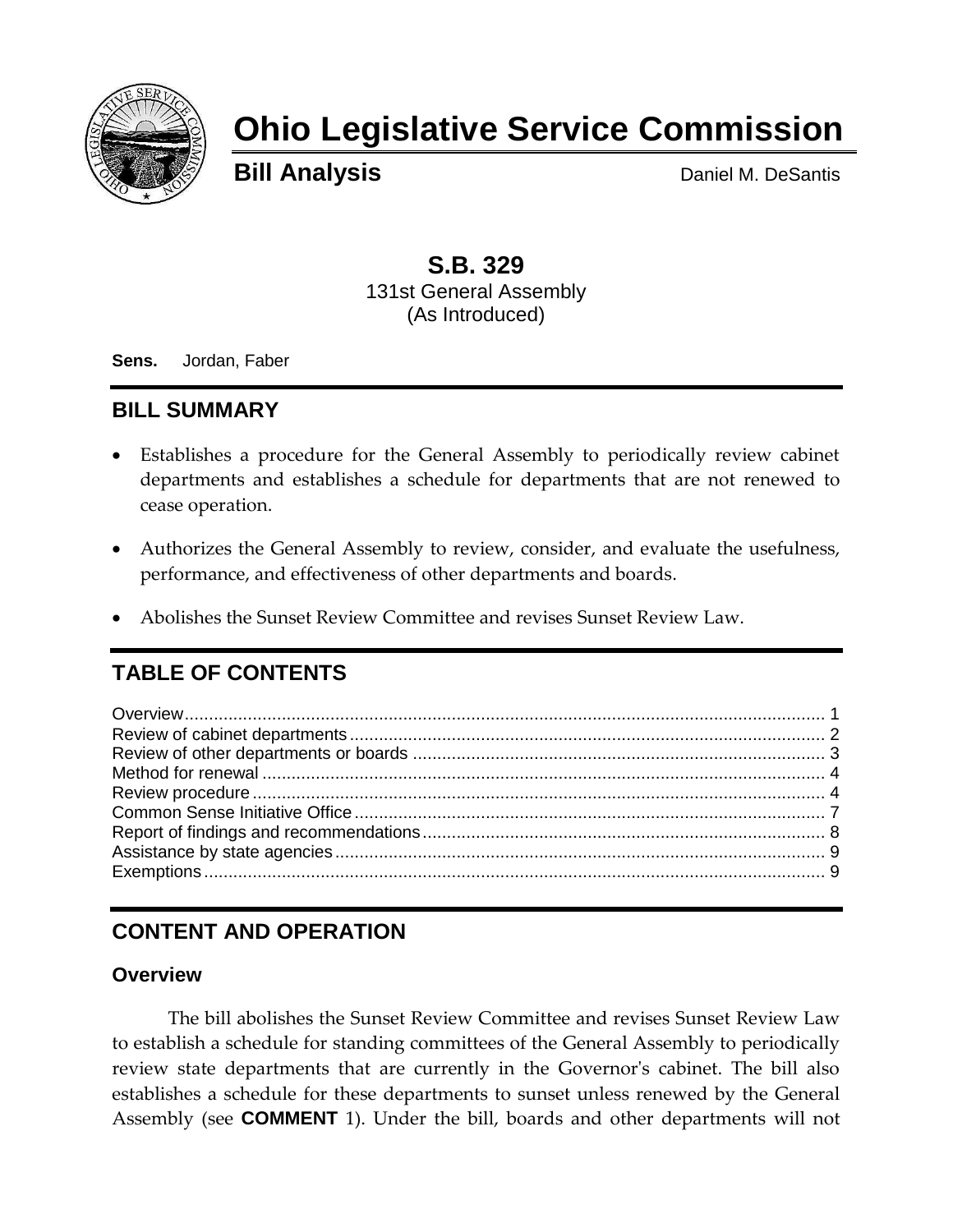sunset, but may be scheduled for review by a standing committee of the General Assembly in the same manner contemplated for review of the cabinet departments. Under current Sunset Review Law, boards generally are subject to sunset review and state departments are not.

#### <span id="page-1-0"></span>**Review of cabinet departments**

Under the bill, the departments enumerated below must periodically be reviewed by the General Assembly and, unless renewed must cease to operate according to the schedule outlined in statute. If the General Assembly does not renew a department that is scheduled to be reviewed and the department is not otherwise renewed before the department's expiration date, the department must wind up operations, <sup>1</sup> during the two-year period before the department's expiration date, and must suspend all operations at midnight on the day after the expiration date.

The following departments must be reviewed during each even-numbered general assembly, and expire at the end of the 31st day of December of the second year of the subsequent odd-numbered general assembly, unless the department is renewed:<sup>2</sup>

- (1) The Office of Budget and Management;
- (2) The Department of Administrative Services;
- (3) The Department of Agriculture;
- (4) The Department of Health;
- (5) The Department of Public Safety;
- (6) The Department of Developmental Disabilities;
- (7) The Development Services Agency;
- (8) The Department of Rehabilitation and Correction;
- (9) The Department of Aging;
- (10) The Department of Medicaid;
- (11) The Office of the Adjutant General; and

 $2$  R.C. 101.83(B).

 $1$  R.C. 126.29 outlines certain procedures a state agency must follow when terminating operations.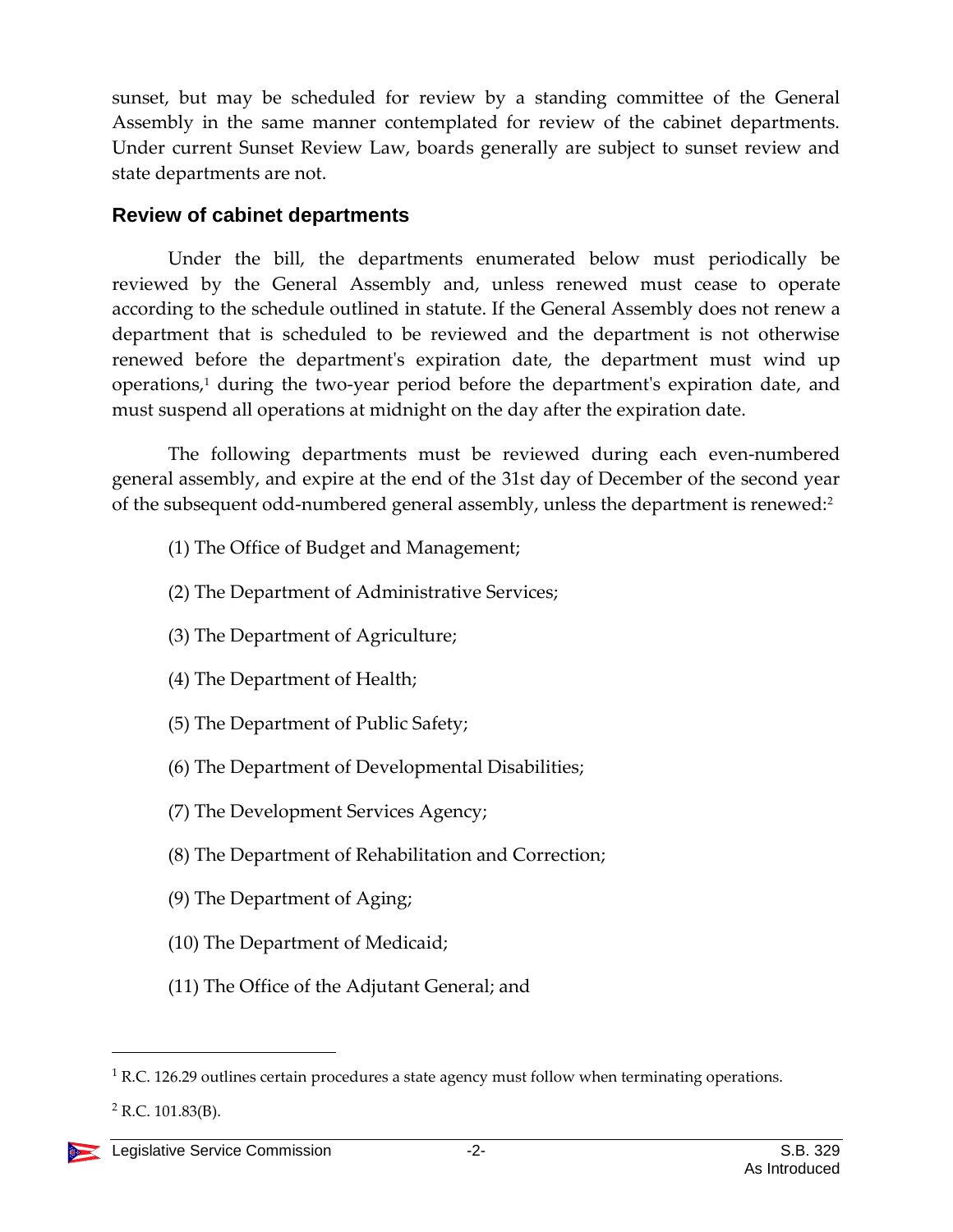(12) The Department of Higher Education.

The following departments must be reviewed during each odd-numbered general assembly, and expire at the end of the 31st day of December of the second year of the subsequent even-numbered general assembly, unless the department is renewed: $3$ 

- (1) The Department of Commerce;
- (2) The Department of Transportation;
- (3) The Department of Natural Resources;
- (4) The Department of Job and Family Services;
- (5) The Department of Mental Health and Addiction Services;
- (6) The Department of Insurance;
- (7) The Department of Youth Services;
- (8) The Environmental Protection Agency;
- (9) The Department of Veterans Services;
- (10) The Office of Health Transformation;
- (11) The Public Utilities Commission;
- (12) The Department of Taxation; and
- (13) The Bureau of Workers' Compensation. (See **COMMENT** 2.)

## <span id="page-2-0"></span>**Review of other departments or boards**

Under the bill, a department<sup>4</sup> or board<sup>5</sup> that is not specifically enumerated and scheduled to be reviewed by the statute is not subject to automatic expiration. But the bill authorizes the President of the Senate and the Speaker of the House of Representatives to direct a standing committee of the Senate and of the House of

<sup>5</sup> Under the bill, "board" means any board, commission, committee, or council, or any other similar state public body required to be established pursuant to state statutes for the exercise of any function of state government and to which members are appointed or elected (R.C. 101.82(A)).



 $3$  R.C. 101.83(C).

<sup>4</sup> Under the bill, "department" means an administrative department enumerated under section 121.02 of the Revised Code, and any agency, division, or office of state government (R.C. 101.82(C)).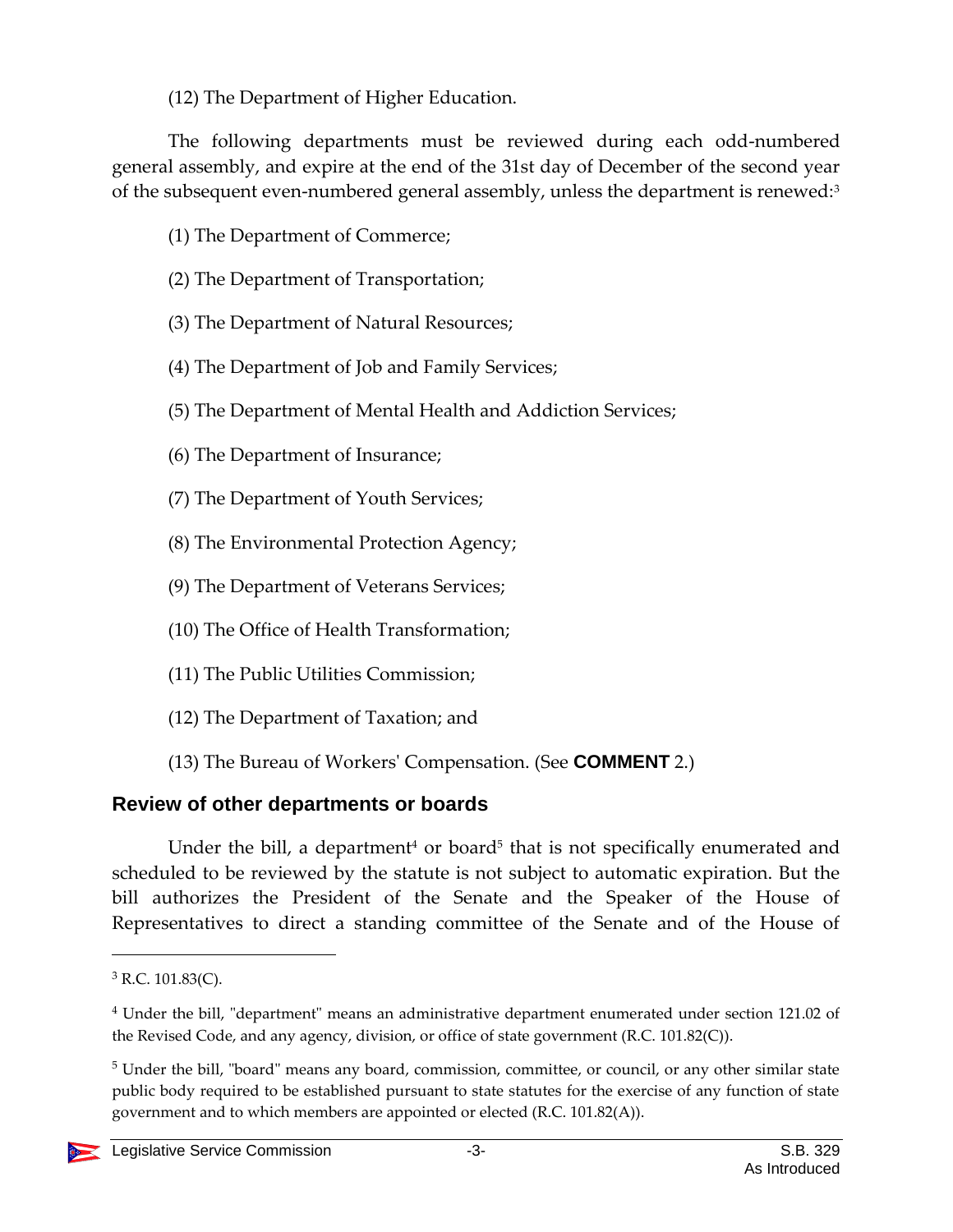Representatives, respectively, to hold hearings to receive the testimony of the public and of the chief executive officer of the department or board and otherwise to review, consider, and evaluate the usefulness, performance, and effectiveness of the department or board.<sup>6</sup>

#### <span id="page-3-0"></span>**Method for renewal**

Under the bill, a department may be renewed by passage of a bill that continues the statutes creating and empowering the department. The bill further clarifies that amendment of a statute creating and empowering a department that is subject to review that is amended between the time the department was last reviewed and the time it is next scheduled to be reviewed does not change the next scheduled review date of the department. The next scheduled review date of a department changes only if the amendment expressly so provides.<sup>7</sup>

#### <span id="page-3-1"></span>**Review procedure**

The bill requires that, not later than three months after the commencement of a General Assembly during which a department is scheduled to be reviewed, the President of the Senate and the Speaker of the House of Representatives each must direct a standing committee of the Senate and of the House of Representatives, respectively, to hold hearings to receive the testimony of the public and of the chief executive officer of the department and otherwise shall review, consider, and evaluate the usefulness, performance, and effectiveness of the department. The President of the Senate and the Speaker of the House of Representatives may defer the review of a department until the next general assembly during which the department is subject to review. The deferral does not prevent the expiration of a department. Under the bill, a department's renewal in accordance with the method outlined in law, (see "**Method for renewal**" above), is necessary to continue the statutes creating and empowering the department regardless of whether the department's review has occurred or has been deferred. A department whose review has been deferred must be reviewed, without the option for deferment, during the next general assembly during which the department is subject to review.<sup>8</sup>

Each department that is scheduled for review and each department or board that is identified to be reviewed by a standing committee must submit to the standing committee a report that contains all of the following information:

 $6$  R.C. 101.84(B).

 $7$  R.C. 101.83(F).

 $8$  R.C. 101.84(A).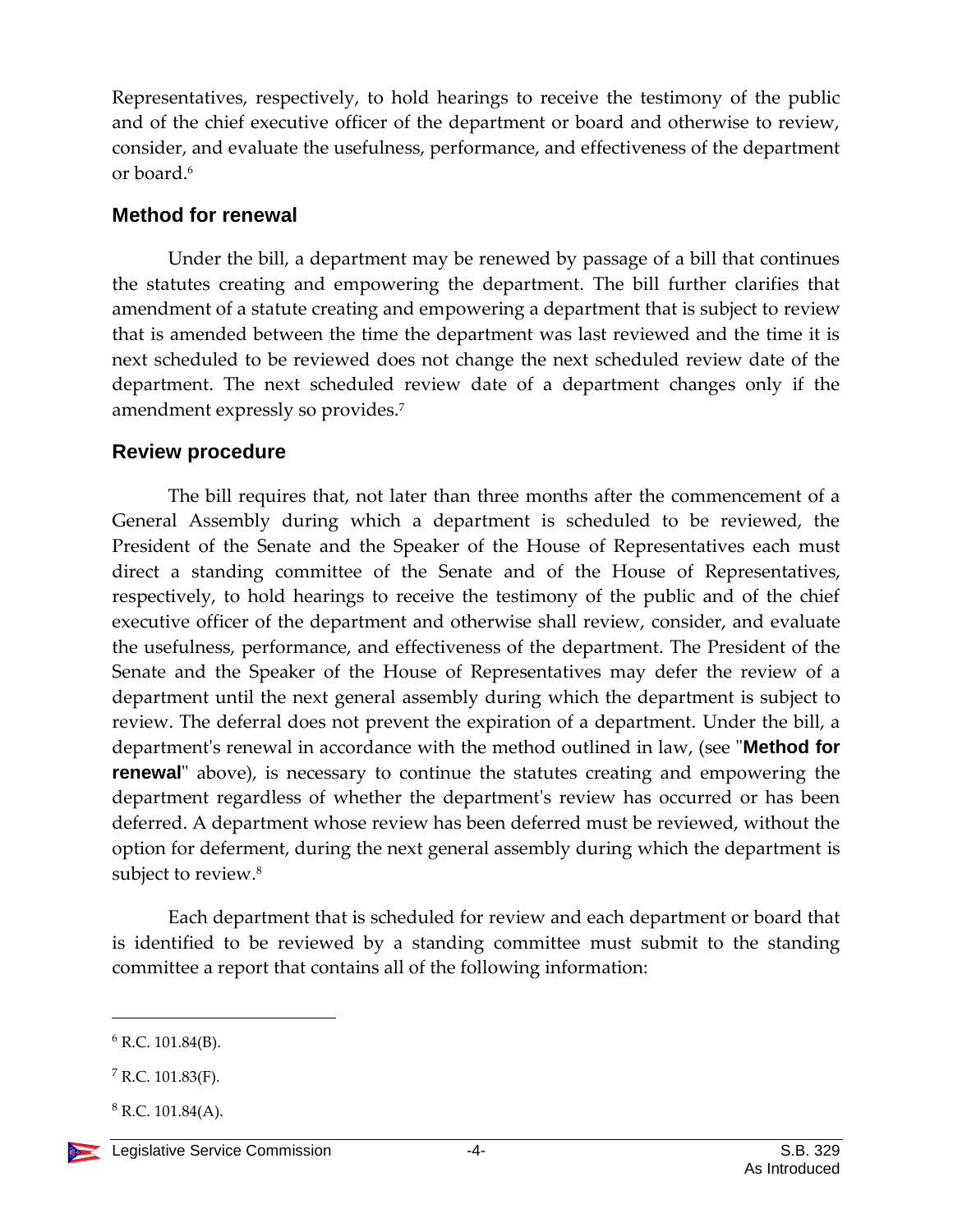(1) The department's or board's primary purpose and its various goals and objectives;

(2) The department's or board's past and anticipated workload, the number of staff required to complete that workload, and the agency's total number of staff;

(3) The department's or board's past and anticipated budgets and its sources of funding;

(4) The number of members of its governing board or other governing entity and their compensation, if any.

Furthermore, the bill sets forth that the department or board has the burden of demonstrating to the standing committee a public need for its continued existence. In determining whether a department or board has demonstrated that need, the standing committee must consider, as relevant, all of the following:

(1) Whether or not the public could be protected or served in an alternate or less restrictive manner;

(2) Whether or not the department or board serves the public interest rather than a specific interest;

(3) Whether or not rules adopted by the department or board are consistent with the legislative mandate of the department or board as expressed in the statutes that created and empowered the department or board;

(4) The extent to which the department's or board's jurisdiction and programs overlap or duplicate those of other departments or boards, the extent to which the department or board coordinates with those other departments or boards, and the extent to which the department's or board's programs could be consolidated with the programs of other state departments or boards;

(5) Whether or not continuation of the department or board is necessary to protect the health, safety, or welfare of the public, and if so, whether or not the department's or board's authority is narrowly tailored to protect against present, recognizable, and significant harms to the health, safety, or welfare of the public;

(6) The amount of regulation exercised by the department or board compared to such regulation, if any, in other states;

(7) Whether or not private contractors could be used, in an effective and efficient manner, either to assist the department or board in the performance of its duties or to perform these duties instead of the department or board;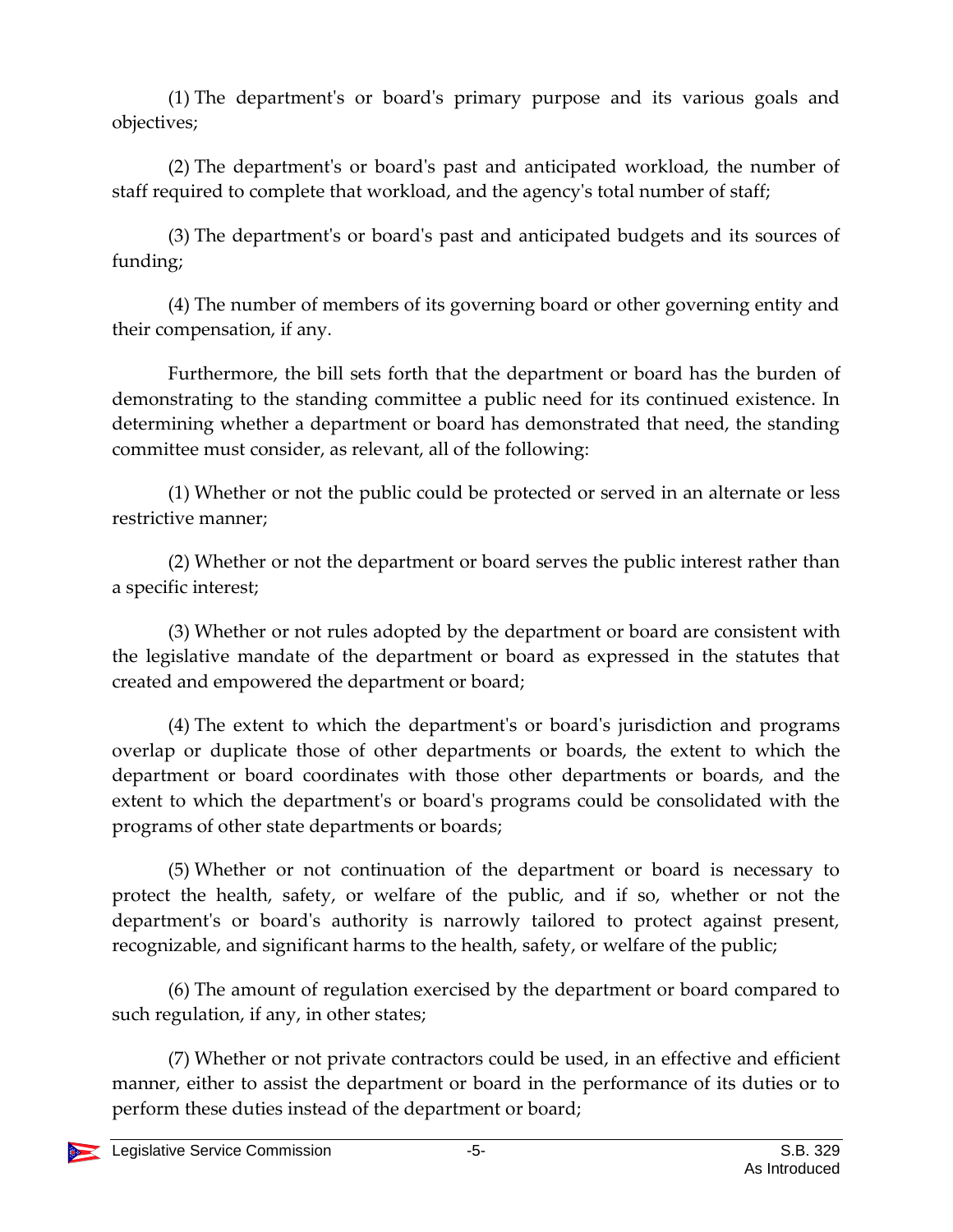(8) Whether or not the operation of the department or board has inhibited economic growth, reduced efficiency, or increased the cost of government;

(9) An assessment of the authority of the department or board regarding fees, inspections, enforcement, and penalties;

(10) The extent to which the department or board has permitted qualified applicants to serve the public;

(11) The cost-effectiveness of the department or board in terms of number of employees, services rendered, and administrative costs incurred, both past and present;

(12) Whether or not the department's or board's operation has been impeded or enhanced by existing statutes and procedures and by budgetary, resource, and personnel practices;

(13) Whether the department or board has recommended statutory changes to the General Assembly that would benefit the public as opposed to the persons regulated by the department or board, if any, and whether its recommendations and other policies have been adopted and implemented;

(14) Whether the department or board has required any persons it regulates to report to it the impact of the department or board rules and decisions on the public as they affect service costs and service delivery;

(15) Whether persons regulated by the department or board, if any, have been required to assess problems in their business operations that affect the public;

(16) Whether the department or board has encouraged public participation in its rule-making and decision-making;

(17) The efficiency with which formal public complaints filed with the department or board have been processed to completion;

(18) Whether the programs or services of the department or board duplicate or overlap those of other departments or boards;

(19) Whether the purpose for which the department or board was created has been fulfilled, has changed, or no longer exists;

(20) Whether federal law requires that the department or board be renewed in some form;

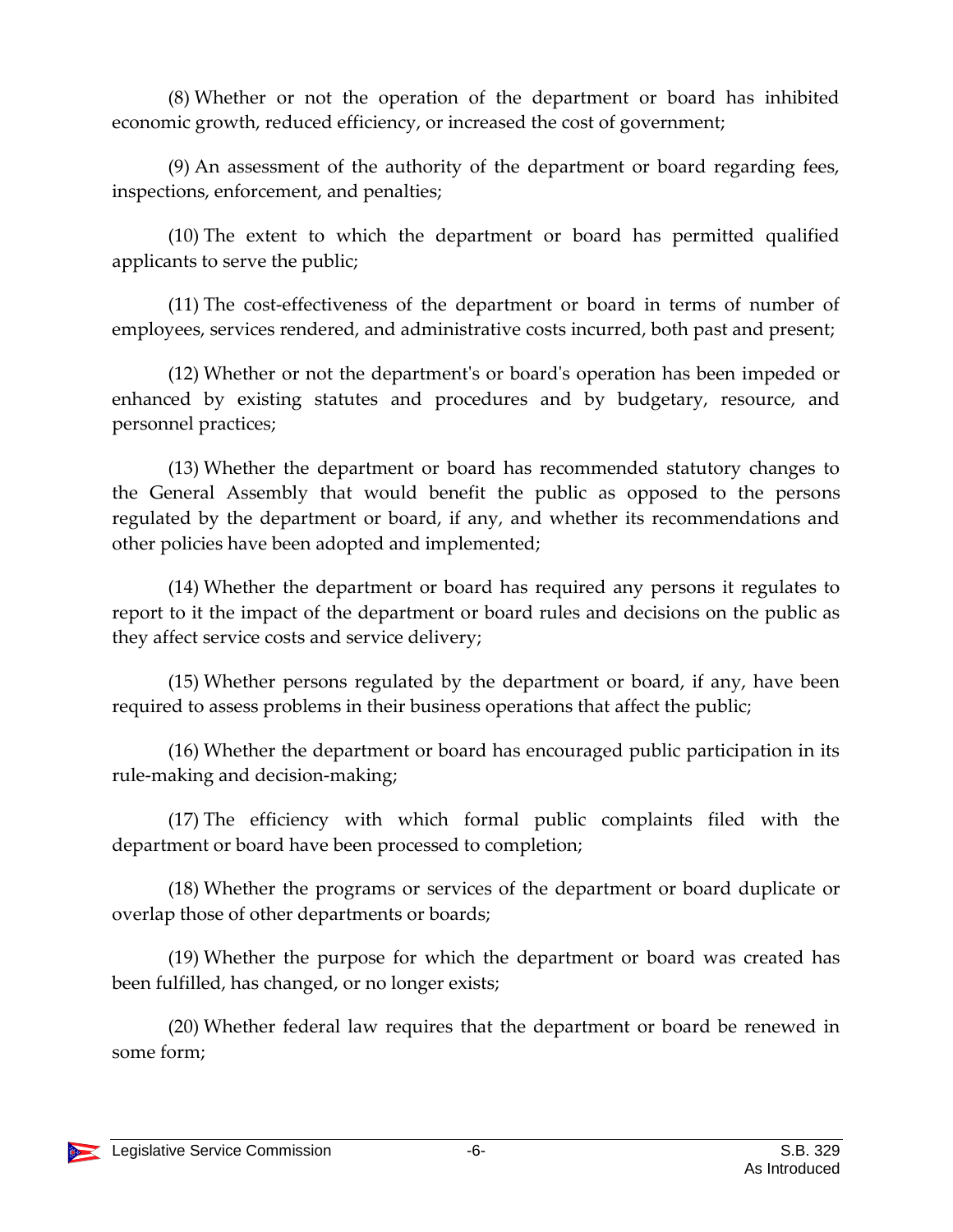(21) An assessment of the administrative hearing process of a department or board if the department or board has an administrative hearing process;

(22) Changes needed in the enabling laws of the department or board in order for it to comply with the criteria suggested by the considerations listed.

Furthermore, in the review of a department or board that issues a license $^{\circ}$  to practice a trade or profession, the standing committee must consider all of the following:

(1) Whether the requirement for the license serves a meaningful, defined public interest<sup>10</sup> and provides the least restrictive form of regulation that adequately protects the public interest;

(2) The extent to which the objective of licensing may be achieved through market forces, private or industry certification and accreditation programs, or enforcement of other existing laws;

(3) The extent to which licensing ensures that practitioners have occupational skill sets or competencies that correlate with a public interest, and the impact that those criteria have on applicants for a license, particularly those with moderate or low incomes, seeking to enter the occupation or profession; and

(4) The extent to which the requirement for the license stimulates or restricts competition, affects consumer choice, and affects the cost of services.

#### <span id="page-6-0"></span>**Common Sense Initiative Office**

The bill requires that the Chief of the Common Sense Initiative Office, or the Chief's designee, must appear and testify before the appropriate standing committee with respect to a department or board being reviewed by the committee. The President of the Senate and the Speaker of the House of Representatives must notify the Chief when a department or board is identified to be reviewed by a standing committee. The testimony of the Chief or of the Chief's designee must at least address all of the following:

 $10$  Under the bill, a government regulatory requirement is in the public interest if it provides protection from present, recognizable, and significant harms to the health, safety, or welfare of the public (R.C. 101.84(E)).



<sup>&</sup>lt;sup>9</sup> Under the bill, "license" means a license certificate, permit, or other authorization issued or conferred by a department or board under which a person may engage in a profession, occupation, or occupational activity (R.C. 101.84(E)).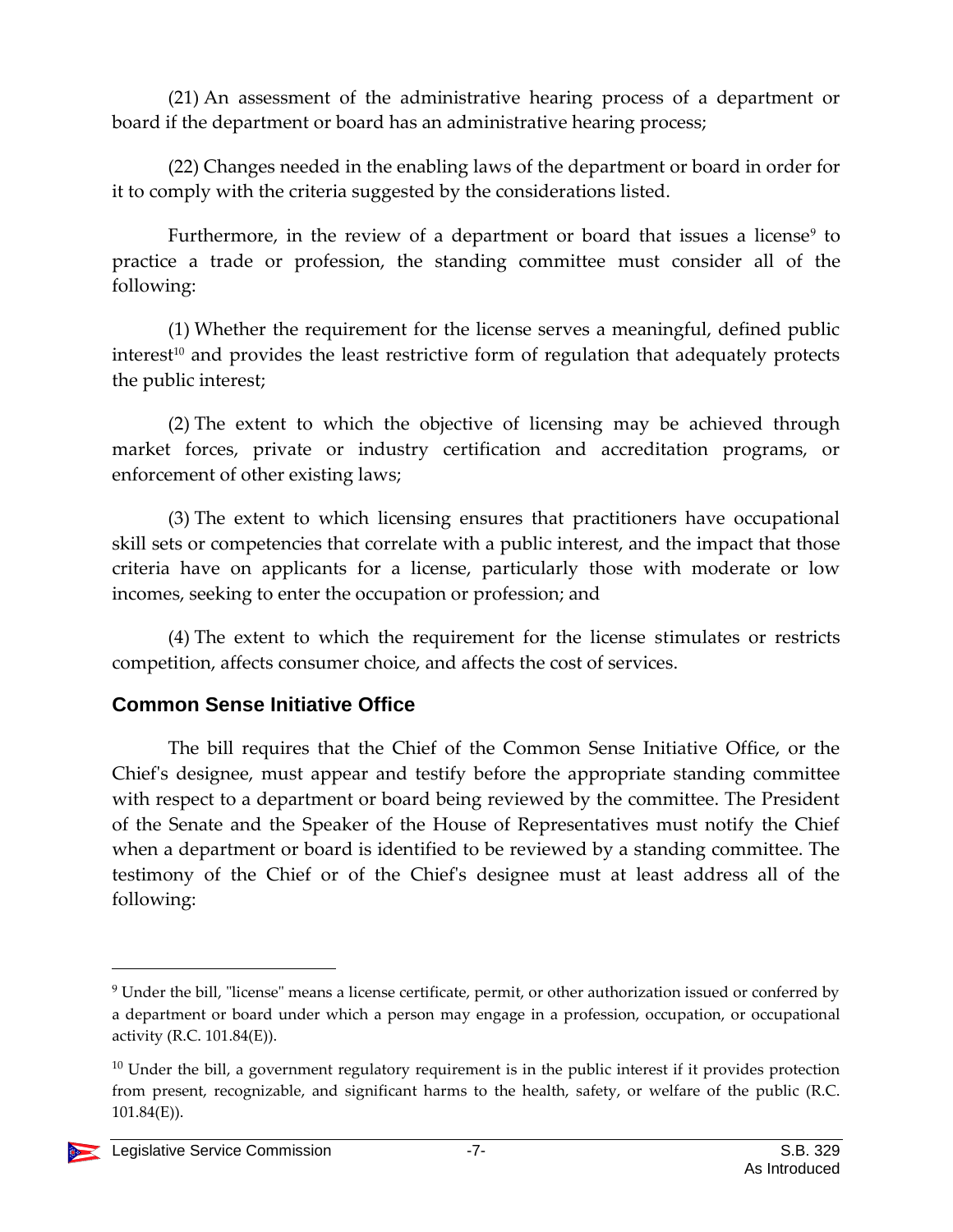(1) Whether or not the Common Sense Initiative Office has, within the previous five years, received commentary related to the department or board through the comment system established under law by the Office;

(2) Whether or not the Common Sense Initiative Office has, within the previous five years, received advice from the Small Business Advisory Council with respect to rules of the department or board; and

(3) Any other information the Chief believes will elucidate the effectiveness and efficiency of the department or board and in particular the quality of customer service provided by the department or board.

#### <span id="page-7-0"></span>**Report of findings and recommendations**

The bill authorizes a standing committee, after the completion of the review of a department or board, to prepare and publish a report of its findings and recommendations. The standing committee may include in a single report its findings and recommendations regarding more than one department or board. If the standing committee prepares and publishes a report, the committee must furnish a copy of the report to the President of the Senate, the Speaker of the House of Representatives, the Governor, and each affected department or board. Any published report must be made available to the public in the offices of the house and senate clerks during reasonable hours. As part of the report, the standing committee may recommend to the General Assembly, in bill form, one or more of the following:

(1) Amendment or repeal of the statutes that created and empowered a department or board, to abolish or terminate the department or board;

(2) Amendment or repeal of the statutes that created and empowered a department or board, or enactment of new statutes, to terminate the department or board, to transfer the department or board, or to improve the department's or board's usefulness, performance, or effectiveness;

(3) Amendment or repeal of the statutes that created and empowered two or more departments or boards, or enactment of new statutes, to reorganize or transfer them and thereby improve agency department or board usefulness, performance, or effectiveness;

(4) Amendment or continuation of the statutes that created and empowered a department or board, or enactment of new statutes, to renew the department or board.

Recommendations made by the standing committee must indicate how or whether their implementation will do each of the following: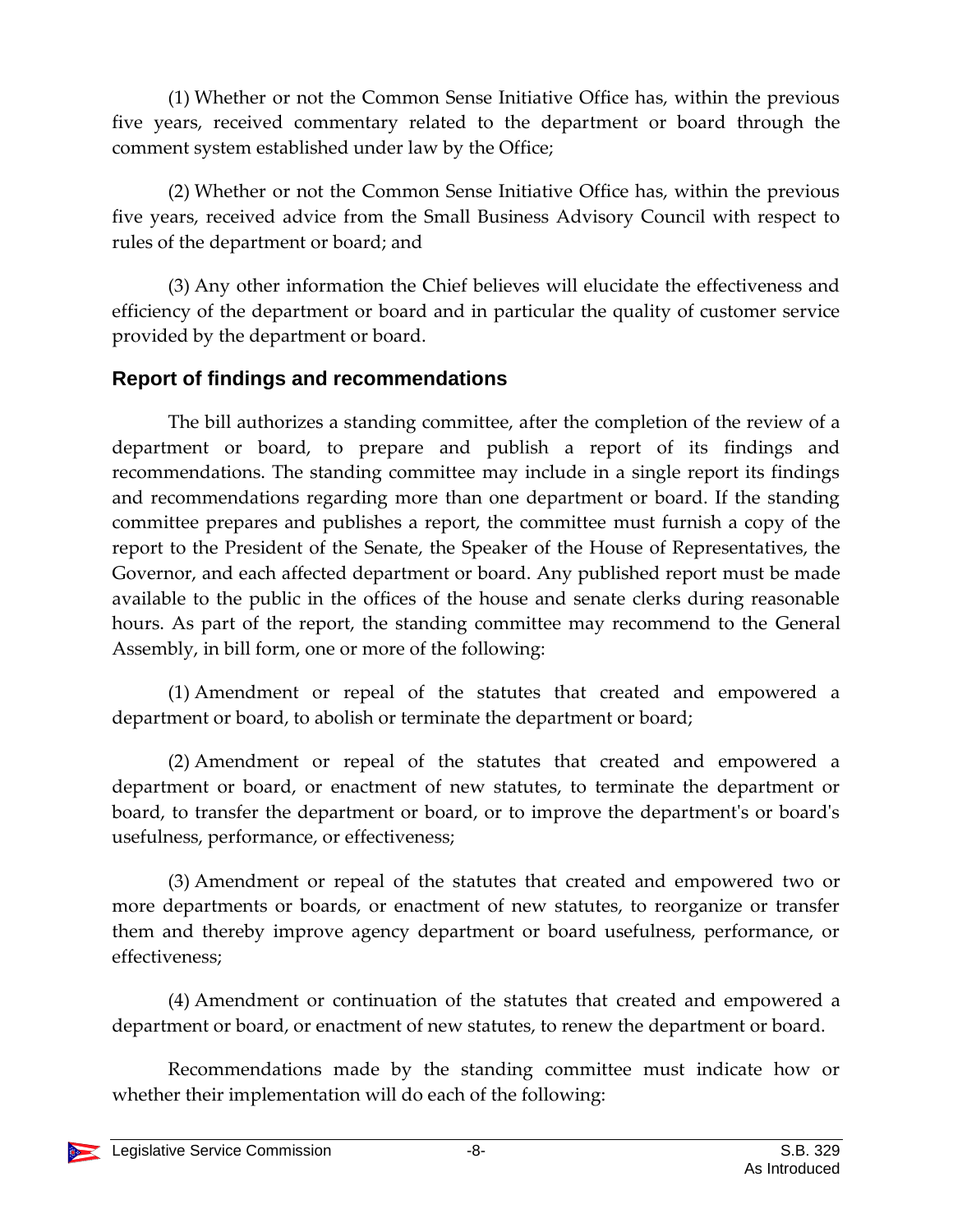(1) Promote economy in the operation of state government;

(2) Improve efficiency in the management of state government;

(3) Improve services rendered to citizens of the state;

(4) Simplify and improve preparation of the state budget;

(5) Conserve the natural resources of the state;

(6) Promote the orderly growth of the state and its government;

(7) Improve the effectiveness of the services performed by the service departments of the state;

(8) Avoid duplication of effort by state agencies departments or boards; and

(9) Improve the organization and coordination of the state government.

## <span id="page-8-0"></span>**Assistance by state agencies**

The bill requires that the Office of Budget and Management, the Department of Administrative Services, the Auditor of State, the Legislative Service Commission, and any other state agency, supply, upon the standing committee's request, the standing committee with material, information, and reports needed for the preparation of the report and its recommendations.<sup>11</sup>

## <span id="page-8-1"></span>**Exemptions**

Under current Sunset Review Law, an entity that falls under the definition of "agency" in the law generally is subject to the process for review and the schedule for sunset that is outlined in law. Furthermore, the current law definition of "agency" specifically exempts numerous agencies (boards and commissions) from the purview of the law. Since the bill eliminates the automatic sunset of agencies, and instead authorizes the President of the Senate and the Speaker of the House of Representatives to direct a standing committee only to review a board, those exemptions within the definition of agency have been repealed.<sup>12</sup> However, under law continued by the bill, certain boards are exempt from sunset review by a clause within the statutes that created and empowered the particular board. The bill retains these laws, which exempts

 $12$  R.C. 101.82, see pages 2 through 4 of the bill.



 $^{11}$  R.C. 101.87(C).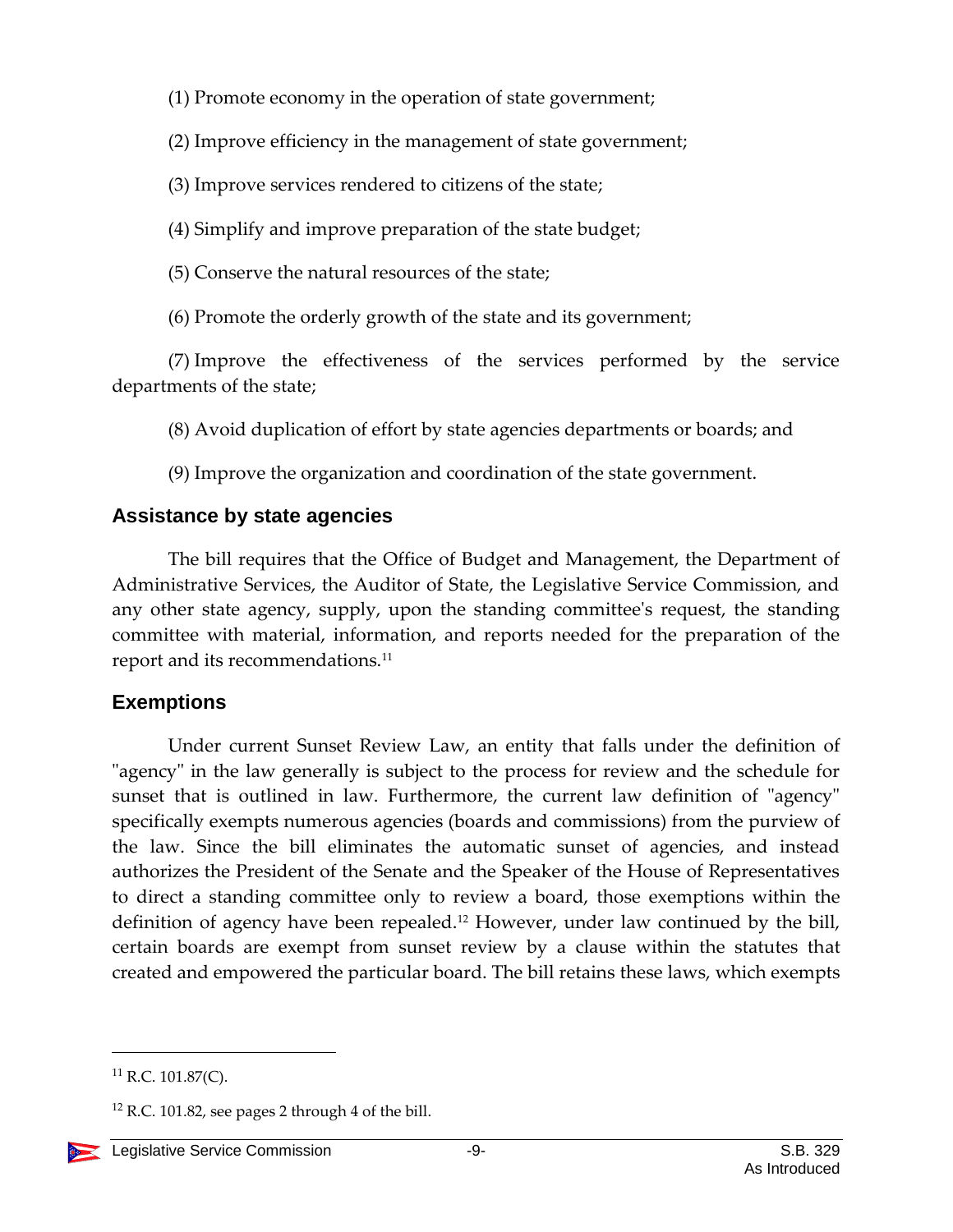those specific boards from the review process.<sup>13</sup> This does not prevent the General Assembly from enacting a law to repeal the board or to amend the authorization of the board. But presumably the General Assembly could not compel an exempted board from complying with the specific review procedures outlined in the bill.

## **COMMENT**

 $\overline{a}$ 

1. The General Assembly may amend, enact, or repeal laws relating to certain powers of state departments, including the outright repeal of a major cabinet department, such as the Department of Administrative Services. But, the Governor's duty to execute the laws of the state would still remain. It is unclear whether the Governor could establish departments necessary for the operation of the government if the General Assembly has not enumerated in law a department to perform a necessary function.

2. Ohio's Workers' Compensation Law stems from Ohio's Constitution. Currently, Ohio has an "exclusive" state fund into which employers must pay premiums for their workers' compensation coverage unless they have been granted the privilege of self-insurance. It is not clear whether the Bureau of Workers' Compensation may be eliminated without amending the Ohio Constitution. The Constitution specifically permits the General Assembly to pass laws to establish a board that may be empowered to (1) classify all occupations, according to their degree of hazard, (2) fix rates of contribution to such fund according to such classification, (3) collect, administer, and

<sup>&</sup>lt;sup>13</sup> Under the bill, the following boards are exempt from the review process: Statewide Emergency Services Internet Protocol Network Steering Committee; Ohio Venture Capital Authority; Ethanol Incentive Board; Second Chance Trust Fund Advisory Committee; Residential Construction Advisory Committee; Public Benefits Advisory Board; Ohio Council for Interstate Adult Offender Supervision; Government Contracting Advisory Council; Clean Ohio Council; Ohio Facilities Construction Commission; Ohio African-American Hall of Fame Governing Board; War of 1812 Bicentennial Commission; Natural Resources Assistance Councils; Southern Ohio Agricultural and Community Development Foundation, Third Frontier Commission, Third Frontier Advisory Board; Concentrated Animal Feeding Facility Advisory Committee; Task Force on Family Law and Children; State Council on Educational Opportunity for Military Children; Ohio School Facilities Commission; Scholarship Rules Advisory Committee; Co-op/Internship Program Advisory Committee; Ohio Cancer Incidence Surveillance System Advisory Board; Ohio Public Health Advisory Board; Newborn Screening Advisory Council; Commission on Infant Mortality; Patient Centered Medical Home Education Advisory Group; Retail Food Safety Advisory Council; Sewage Treatment System Technical Advisory Committee; Advisory Council to the Child Lead Poisoning Prevention Program; Advisory Group on Dialysis; Firefighter and Fire Safety Inspector Training Committee; Trauma Committee; Medical Transportation Committee; Critical Care Subcommittee of the Medical Transportation Committee; Ohio Commission on Fatherhood; Ohio Child Welfare Training Program Steering Committee; Ohio Veterans Hall of Fame Executive Committee; State Board for the Workforce Investment Act of 1998.